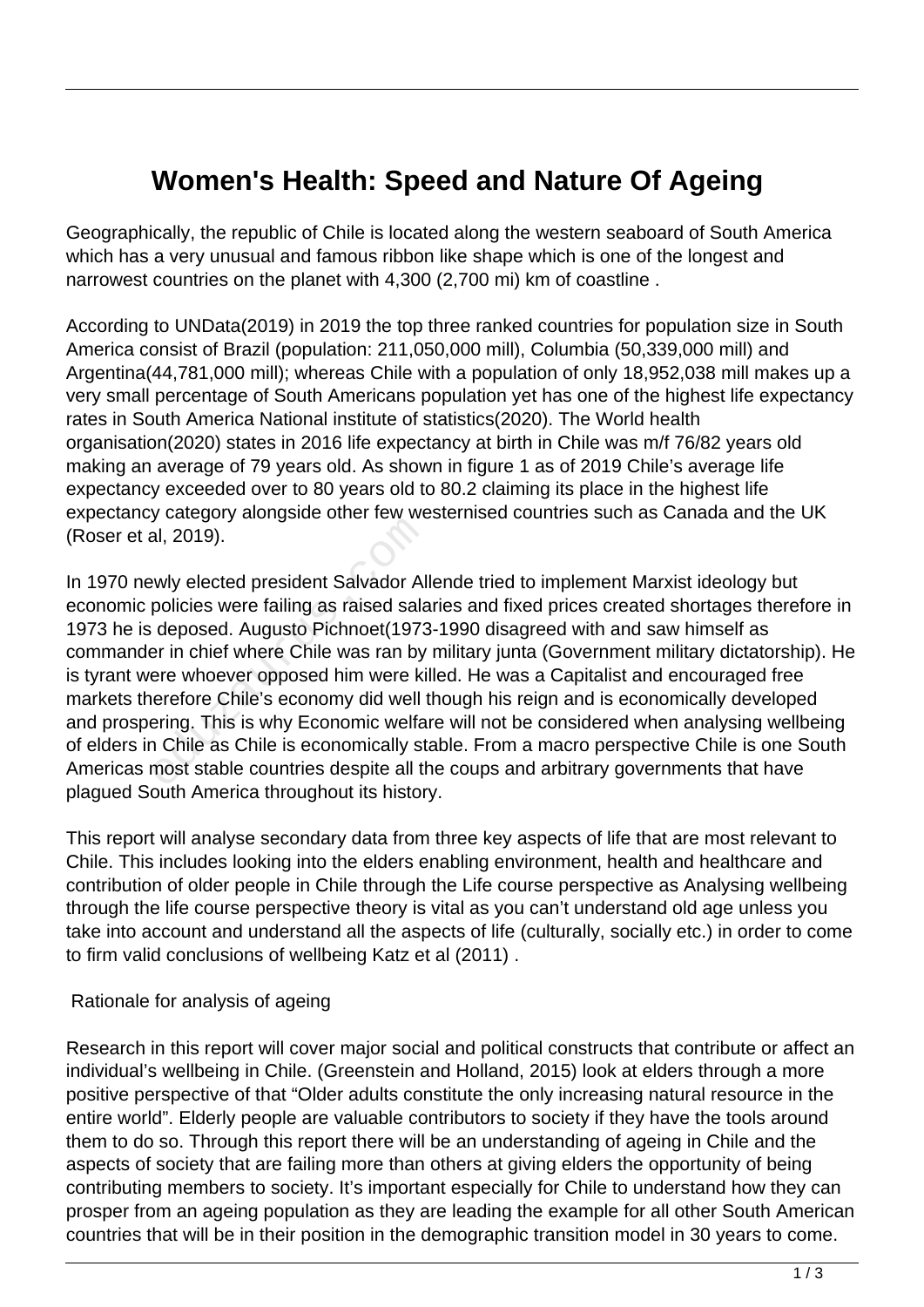#### Aim and structure of report

• To reveal if any Chilean polices are not benefiting the elderly's wellbeing.

• Key challenges the Health system and health care are facing with an ageing population. Much of the emphasis of the report will be on this due to when gathering secondary research this was the area that Chile needs to work on as is becoming overwhelmed.

#### Drivers of ageing

The fertility boom that followed the end of WW11 the baby boom also occurred in most Latin American countries (with the exception of Brazil, Argentina and Uruguay). Latinos constituted 10% of the 80 million boomers in the mid-twentieth century. As TheWorldBank(2019) data demonstrates fertility rates in Chile dropped dramatically from 4.6% in 1960 to 1.6% in 2018. Reher and Requena (2014) with the baby boom spanning from the 1940's to 1960's it means presently country's "baby boom" generation is turning grey driving the expansion of the elderly population in Chile. Chile are now feeling the effects of the baby boom as they could face a future crisis of social care and pension payments.

Chile's changed social attitudes and accessibility to contraception has contributed to lower fertility rates which is driving the ageing population. In Chile Contraception is free on prescription therefore making accessible to all women and men in the country. With less children being born parents can give their one or two children the best quality of life which equates to increased longevity of their lives due better all-round wellbeing. A study by Díaz showed both Chile and in Mexico, changes were detected in perceptions towards emergency contraception as each discussion group evolved and participants had the chance to think about the population's reproductive health situation, particularly among low-income adolescents and women. The participants in the study all came to a collective conclusion that it was the way forward to help problems like poverty in the country. s of social care and pension paym<br>anged social attitudes and accessi<br>es which is driving the ageing popi<br>n therefore making accessible to a<br>ing born parents can give their or<br>increased longevity of their lives<br>oth Chile an

Women in Chile are also breaking through many barriers and focusing more on careers than starting a family. Planning to have children then comes later in their lives where at an older age their fertility is lower equating to them having children. As figure 2 demonstrates women's participation in the labour market has increased significantly since 1990.

### Speed of ageing

UN (2020) countries that are experiencing large immigration flows like Chile, international migration can slow the ageing process temporarily as migrants tend to be in the young working ages. However as seen in Chiles case this can turn into a permanent change to the population structure as some migrants stay therefore will age into the older population. Chile was a major exporter of migrant but today is the top destination for Latin Americans due it be the most economically and politically stable country in South America.

Doña-Reveco, Levinson (2004) Pinochet regime(1973-1990) discouraged most migrants from settling in Chile for its duration. 500,000 Chileans voluntarily left or were forced to flee the country. The 1975 Immigration Act, which defined the various immigrant categories, and as well as the functions of the office that regulated the entrance, residence, control, and expulsion of foreigners. As a result, the numbers of foreign born in Chile reached a historic low in 1982,